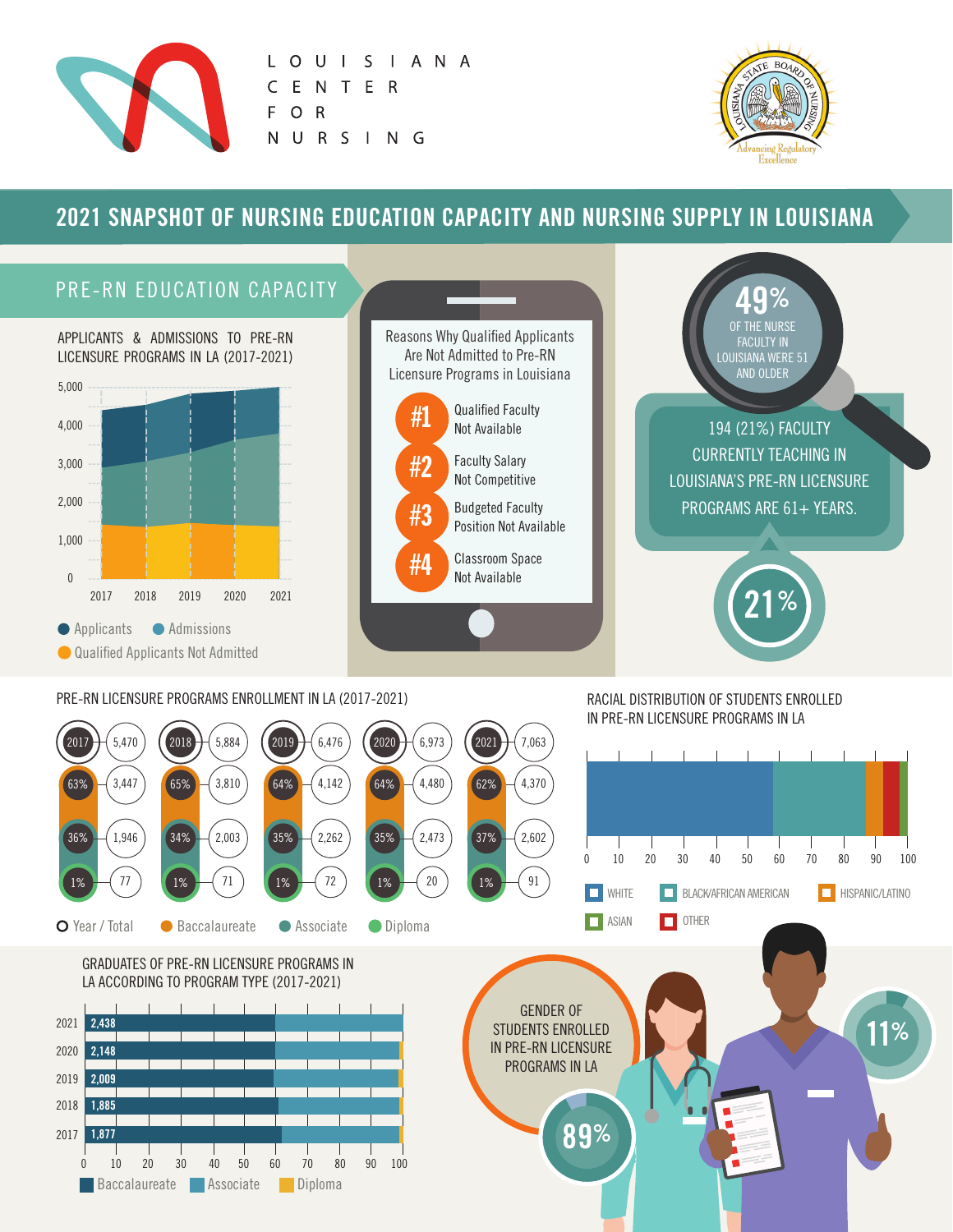SUMMARY PERFORMANCE OF FIRST-TIME CANDIDATES GRADUATING FROM PRE-RN LICENSURE PROGRAMS IN LA ON NCLEX-RN (2017-2021)



The passage rate on the NCLEX-RN for graduates from Louisiana's pre-RN licensure programs continues to exceed that of the nation.

## RN TO BSN EDUCATION CAPACITY



GENDER OF GRADUATES FROM APRN PROGRAMS IN LA (2021)



## APRN EDUCATION CAPACITY



84 Graduate Nurse Faculty were  $61+$ years old

**24%**

GRADUATES FROM APRN PROGRAMS IN LOUISIANA ACCORDING TO PROGRAM TYPE 2021



**PERFORMANCE OF APRN GRADUATES ON CERTIFICATION EXAMS** 

White Black/African Amer. Hispanic/Latino Asian Cher

In 2021 three hundred and fifty (350) candidates successfully passed their certification exams resulting in a 94.34% passage rate for the state.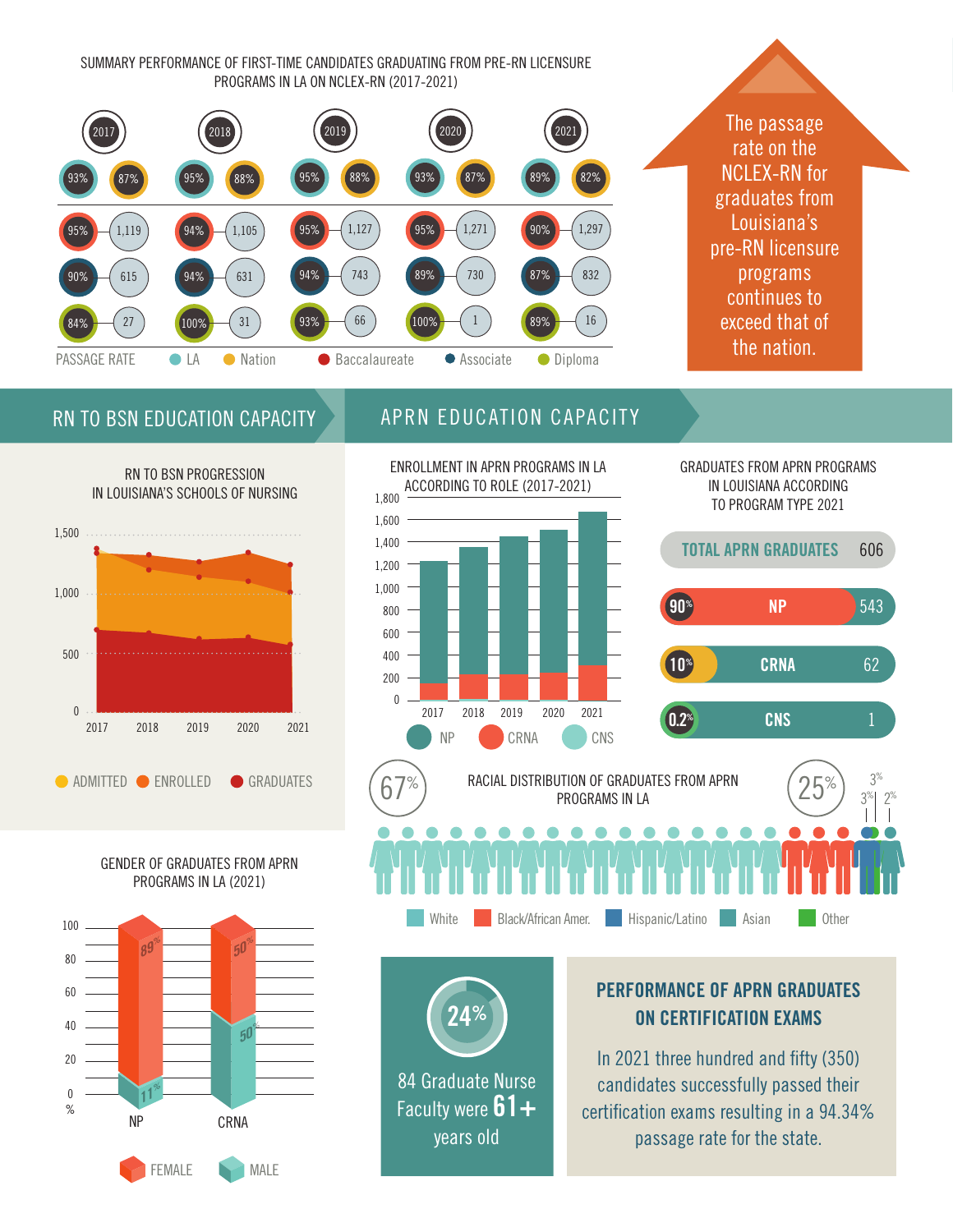### RN SUPPLY

### **2021 DATA REPRESENTS RNs HOLDING AN ACTIVE LICENSE TO PRACTICE IN LA ON 12/31/2021.**





### Top Six Primary Employment Specialty Practice Areas Reported by RNs Residing in LA (2021)

#### **SPECIALTY AREA**

.1

| <b>Acute Care / Critical Care</b> | 6,374 | 12% |
|-----------------------------------|-------|-----|
| Medical-Surgical                  | 5,864 | 11% |
| <b>Other-Clinical Specialties</b> | 5,239 | 10% |
| Adult Health / Adult Family       | 4,231 | 8%  |
| <b>Emergency Room / Trauma</b>    | 3,846 | 7%  |
| OR / PACU / Perioperative         | 3,641 | 7%  |

#### **EMPLOYMENT DISTRIBUTION OF LICENSED RNs RESIDING IN LA**